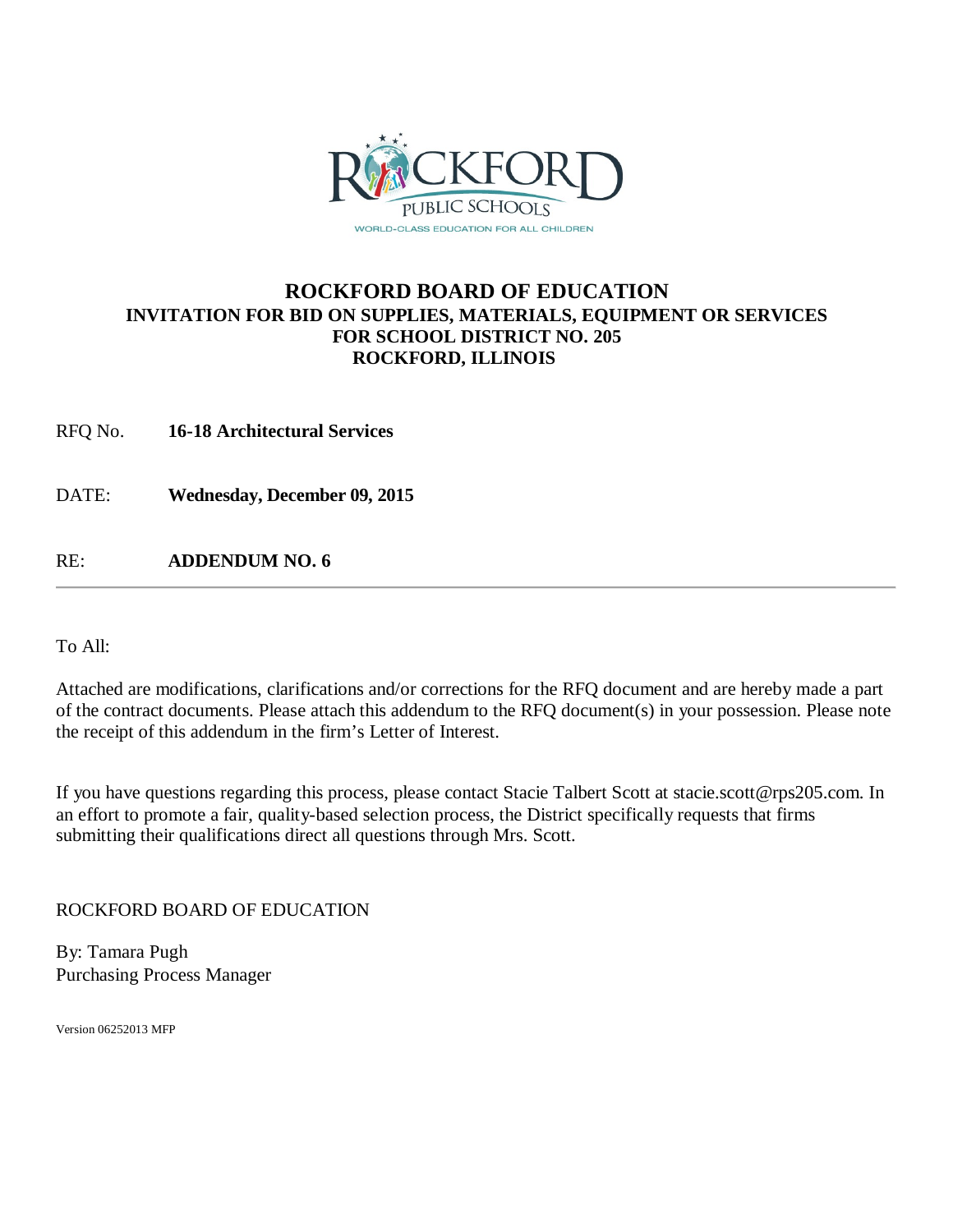# **Addendum Six December 9, 2015**

## **Request for Qualifications (RFQ) for Architectural Services for Two New Schools or Two Major Additions or a Combination Thereof**

A revised RFQ Timeline is attached to this addendum. Please note the dates for the interviews have been revised to Monday, January  $11<sup>th</sup>$  and Tuesday, January  $12<sup>th</sup>$ .

This addendum consists of this one page plus a one-page revised RFQ Timeline.

END OF ADDENDUM SIX